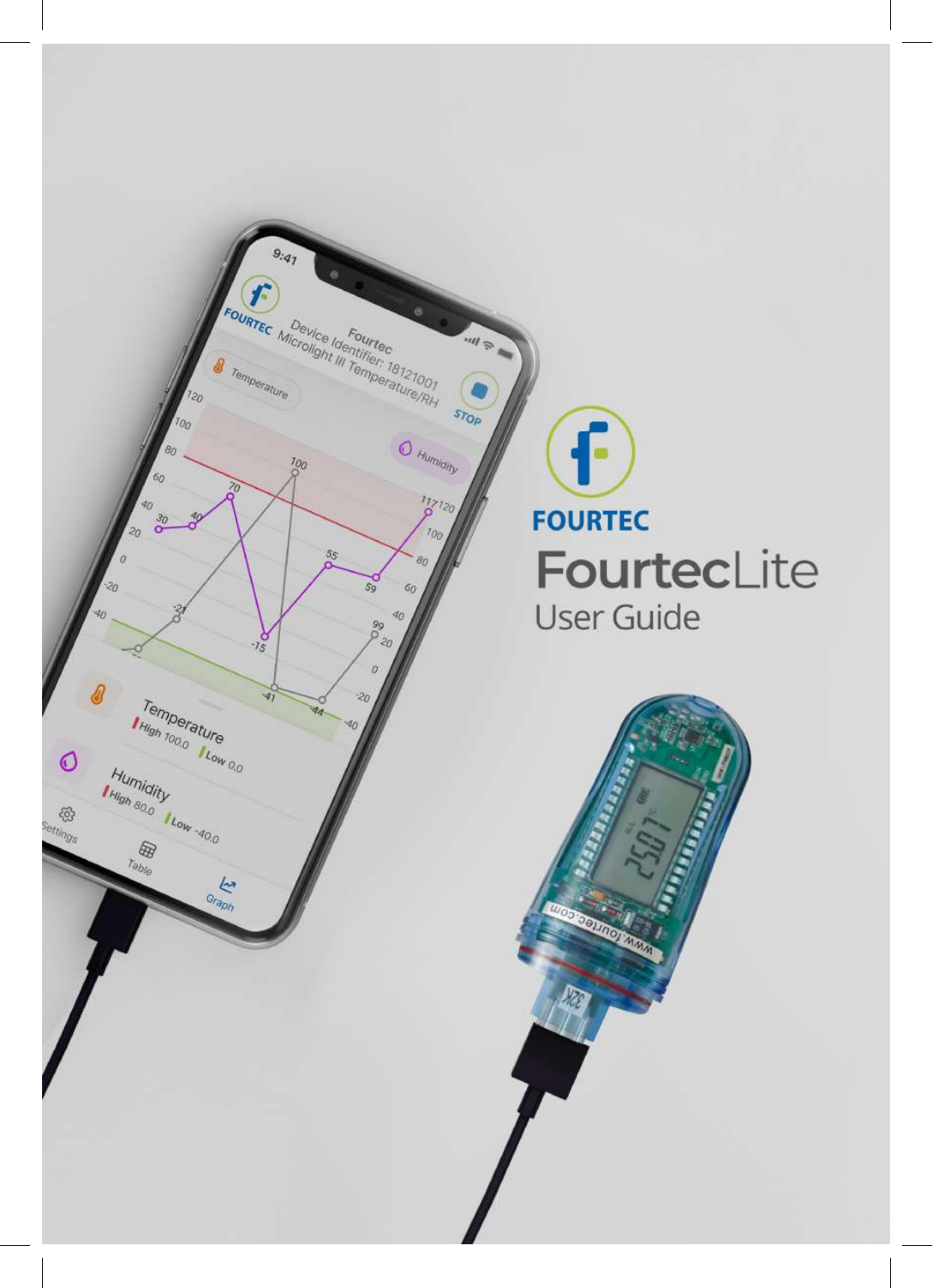# About

FourtecLite is an Android mobile application utility that helps you view previous sampling sessions' history, configure your devices, and monitor online sampling sessions.

**The application currently supports the following devices :**



MicroLite III Temperature



MicroLite III Temperature / RH



MicroLite III NTC



MicroLogPro III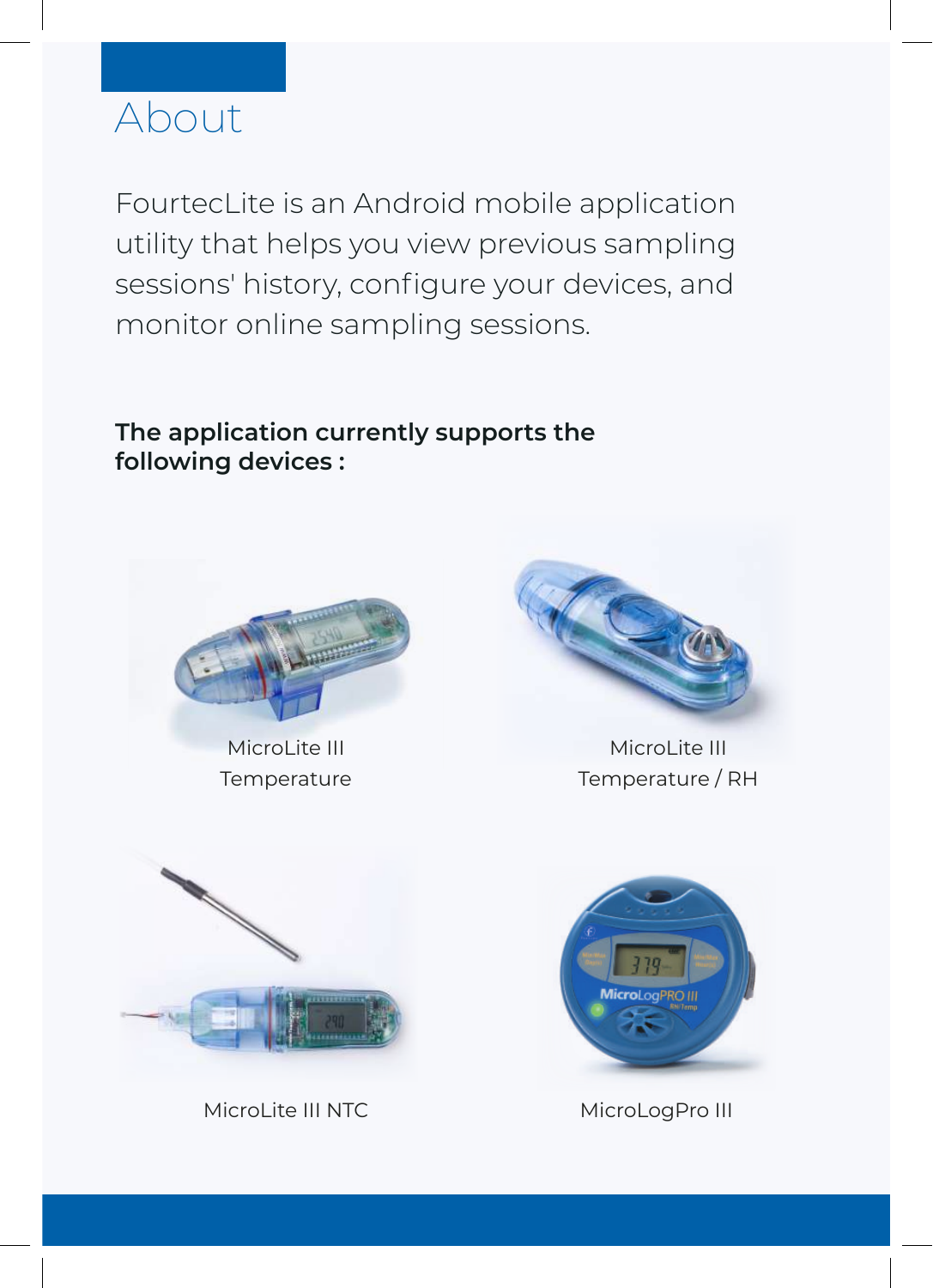# Before you begin

1. Download and install the Fourtecl ite application from the Google Play store.



- 2. Make sure you have a suitable USB cable (see step 2).
- 3. Make sure your device is on the list of supported devices on page 2.
- 4. Enable any permission asked from the application when started.
- 5. **DO NOT disconnect your device during in steps 1-5. These steps are critical to make a safe connection with your device.**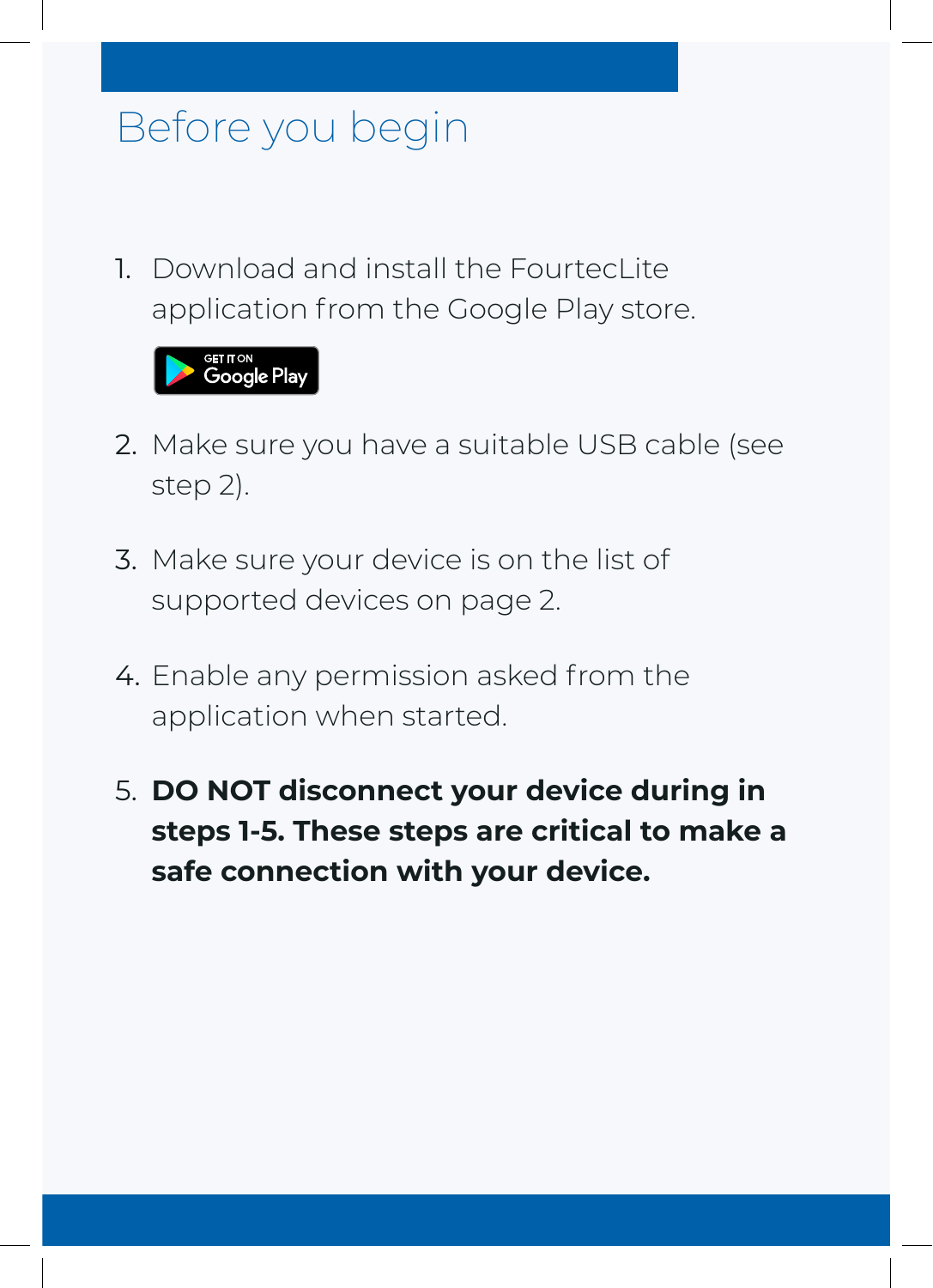Opening the application

Launch the FourtecLite application from your home screen

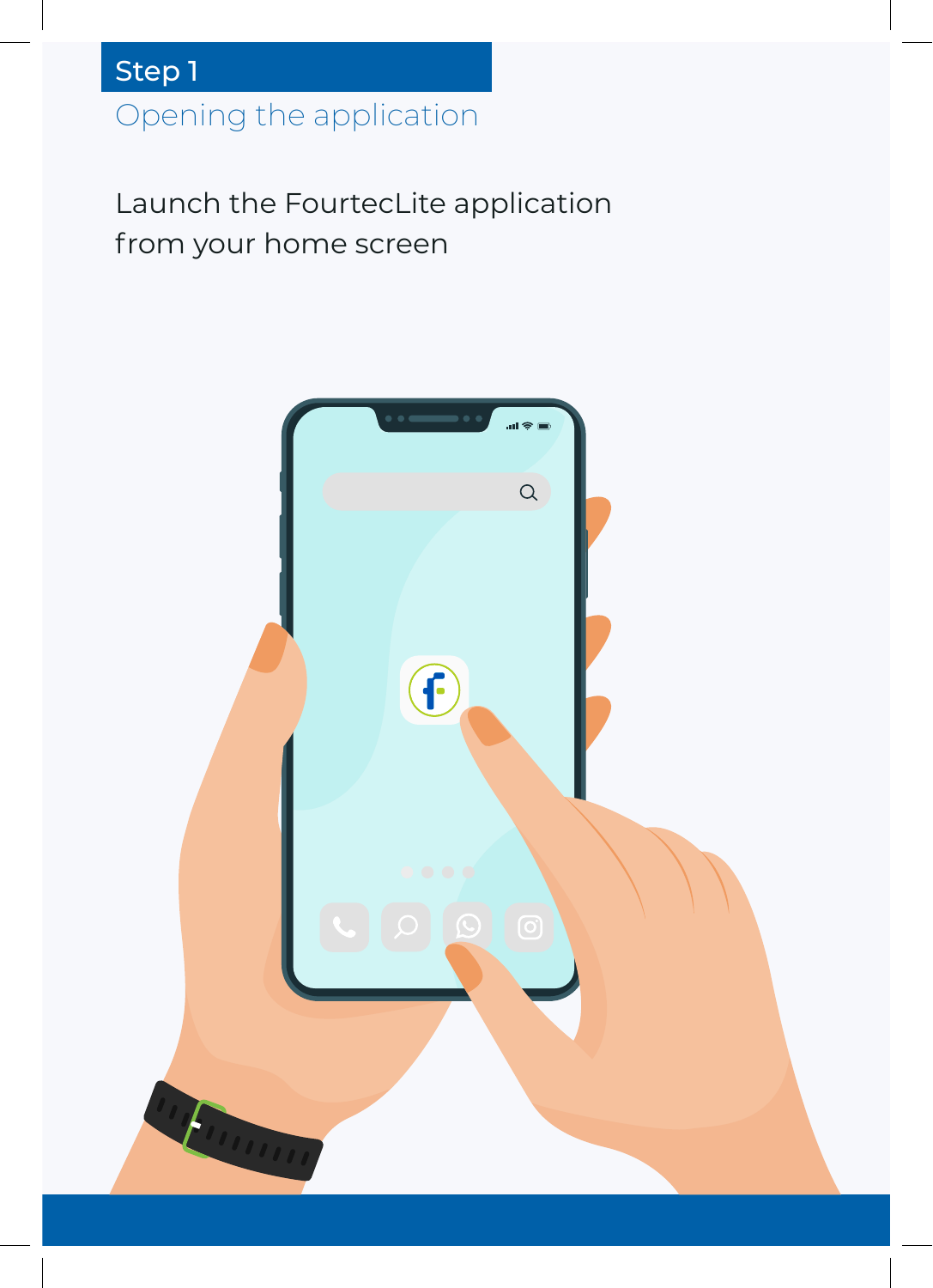## Connecting your device using a USB cable

After launching the application from the home screen, connect the device using a USB cable that fits your Android device (figures 1 and 2). If a device isn't detected, you'll see the screen shown in Figure 3.



Figure 1. USB Type-C male to USB Type-A female adapter cable



Figure 2. Android male micro USB to USB A female.



Figure 3. The screen you'll see if a device is not detected.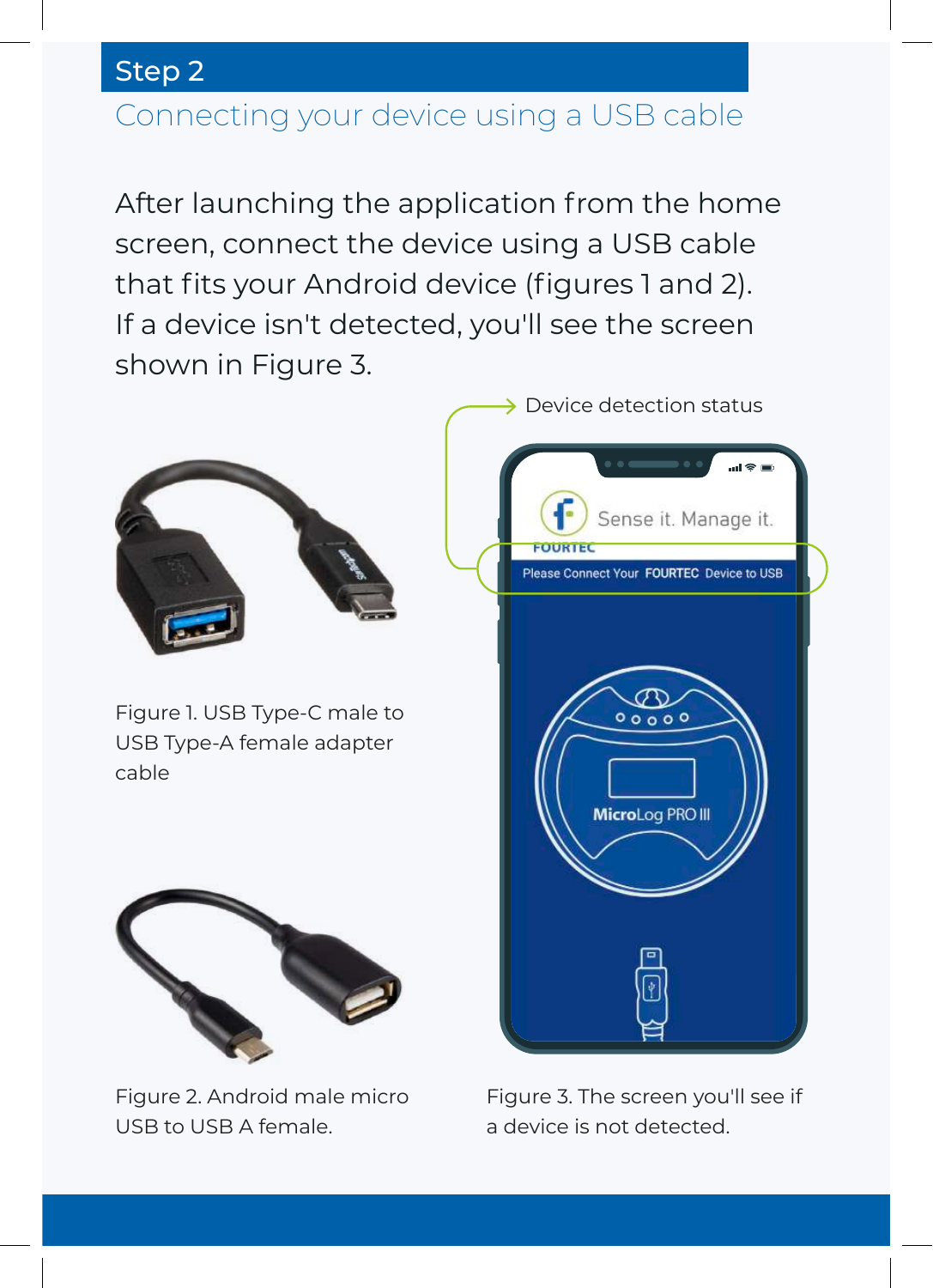# Granting required permissions Step 3

After connecting your device, a permission prompt will appear and you will be asked to allow the FourtecLite application access to the USB device.

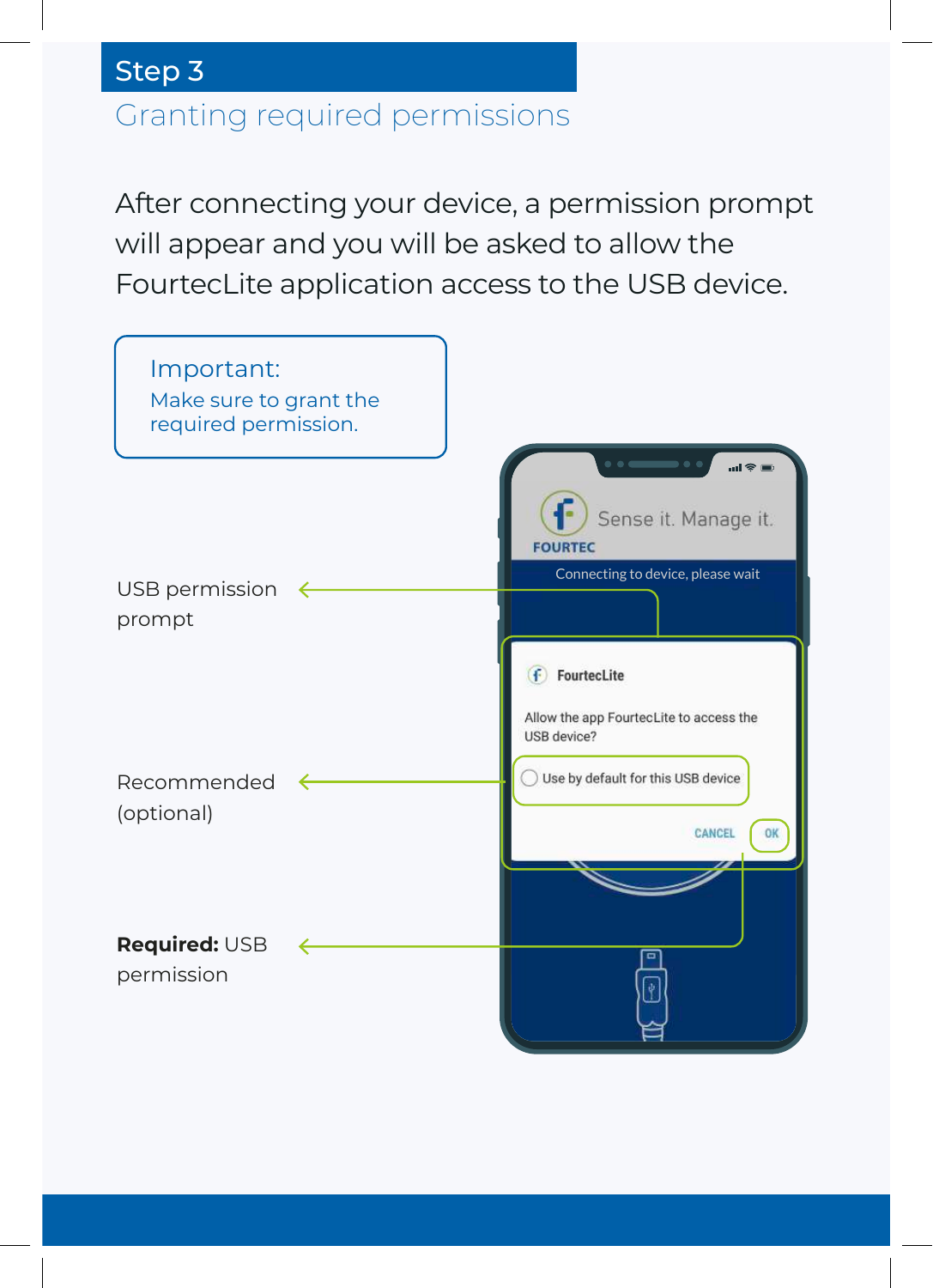# Device connection

After USB permission is granted, the application will try to connect with your device. The text below will change to "Connecting to device, please wait".

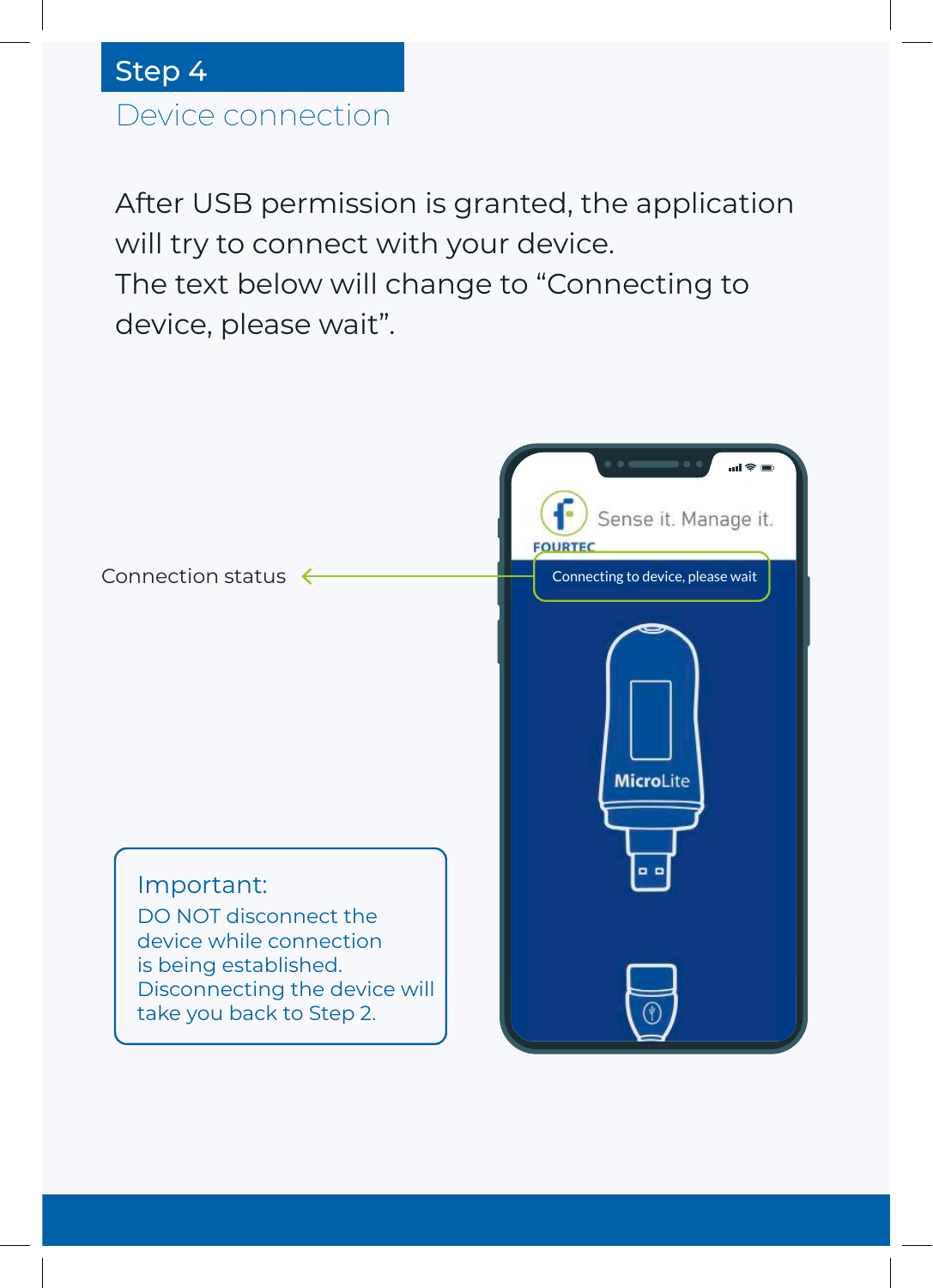#### Notification about successful connection

When the connection to your device has been made, an animation will pop up to notify you about the type of the detected device. Figures 1 and 2.



Figure 1. MicroLog Pro III has been detected.



Figure 2. MicroLite III has been detected.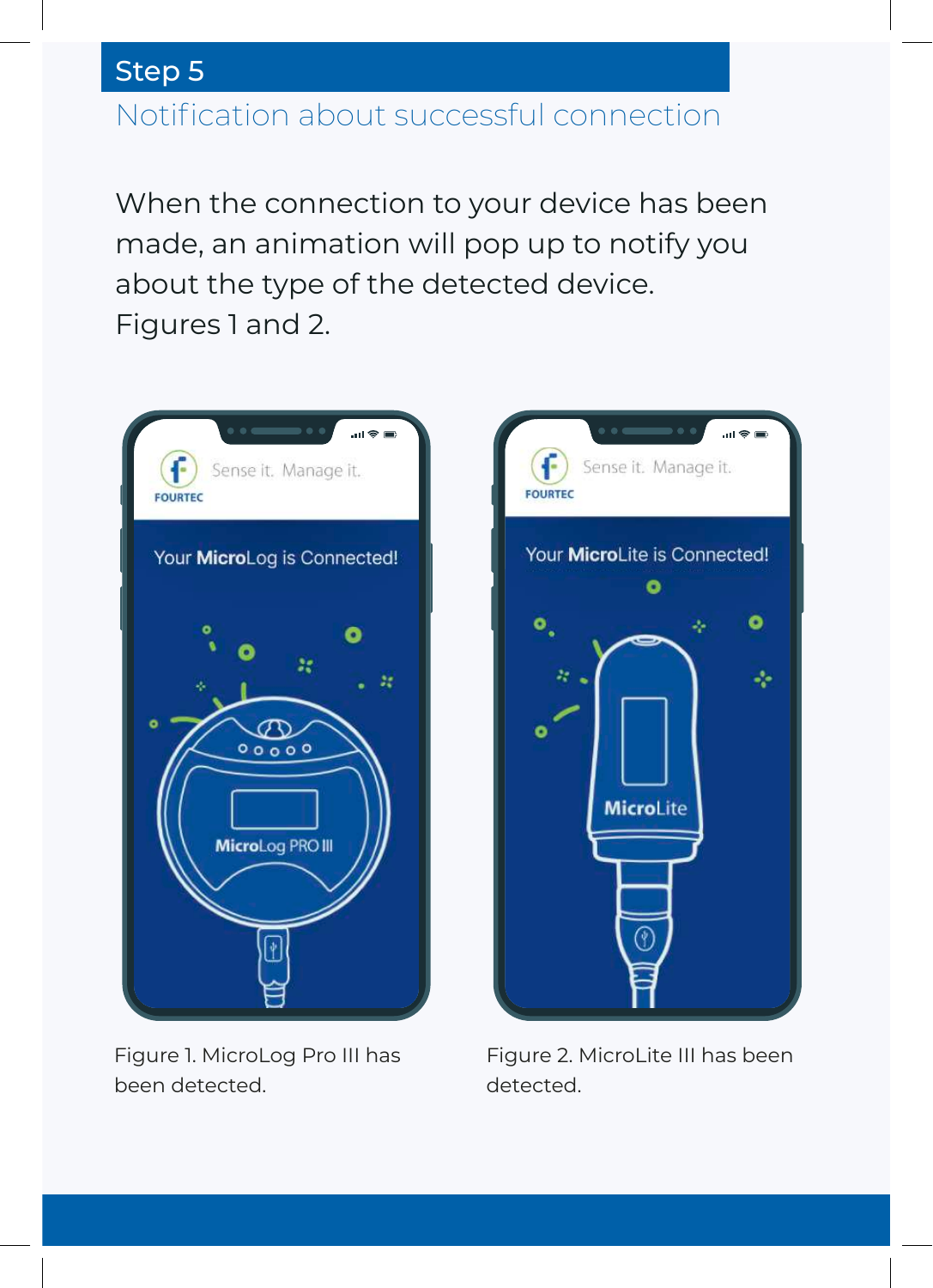## Downloading previous "run" samples

Right after a connection has been made successfully, the logger will start downloading previous "run" samples. You can track the downloading progress (percentage %) down in the bottom of your screen as shown in the picture below. You also can cancel the download at any point you like.

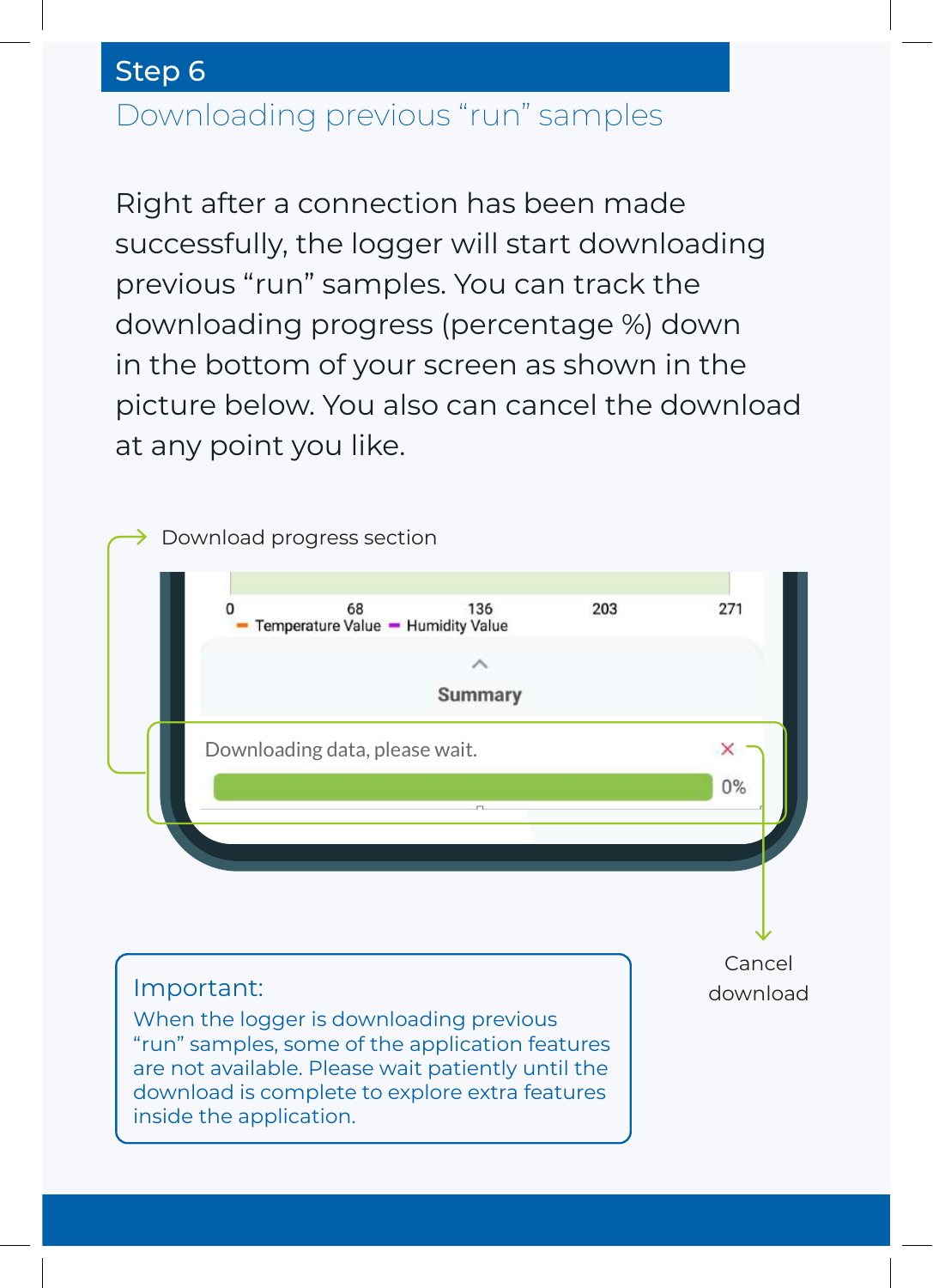# Menu and features Step 7

## About the menu and viewing types the app provides.

#### Chart without alert lines



Chart with alert lines

When the download has finished or canceled, the bottom menu will pop up. The menu will include the following items:

亜 n n Chart Table Setup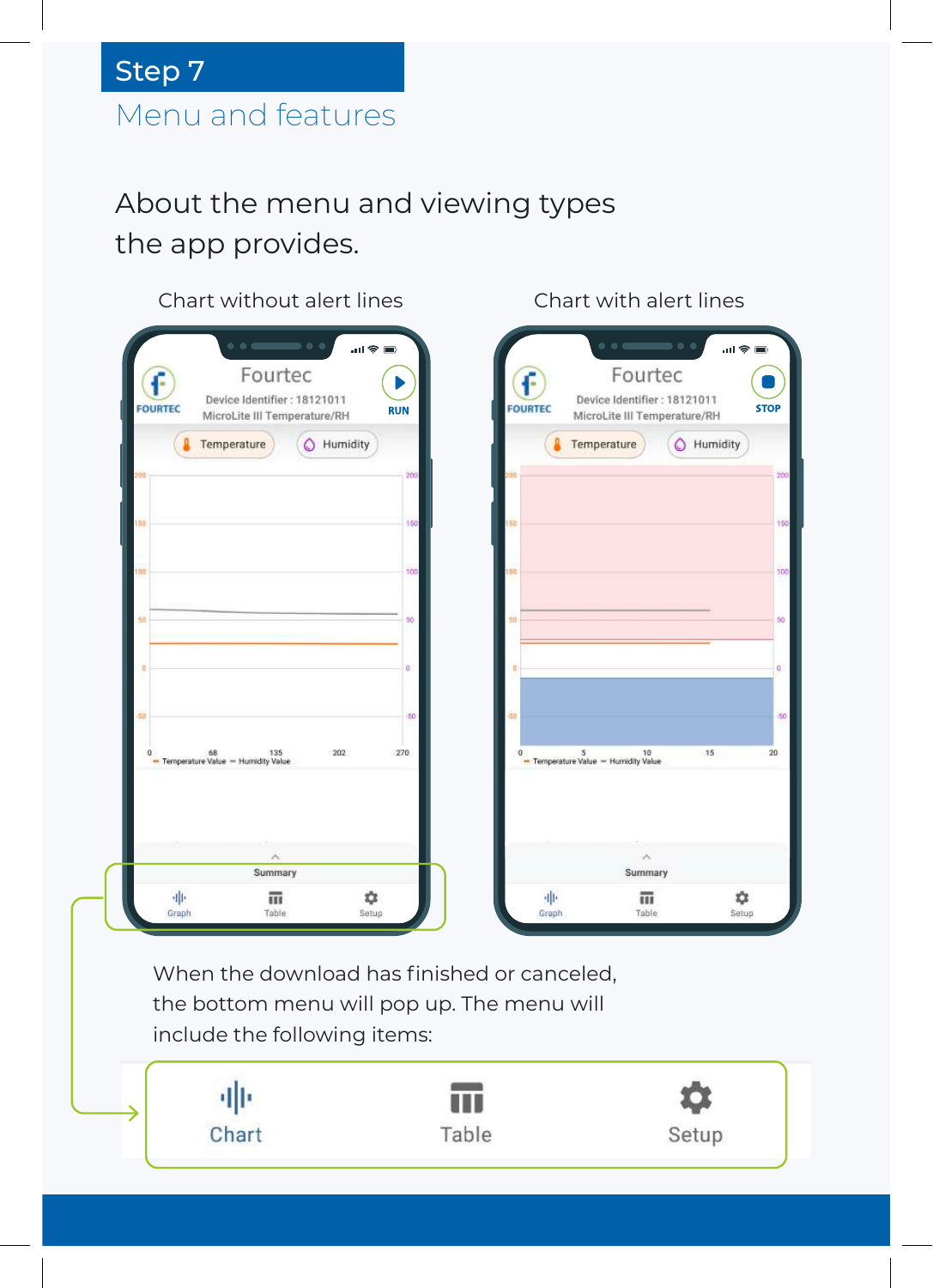# Chart part 1 Step 8

#### Viewing your samples in a chart

Chart without alert lines

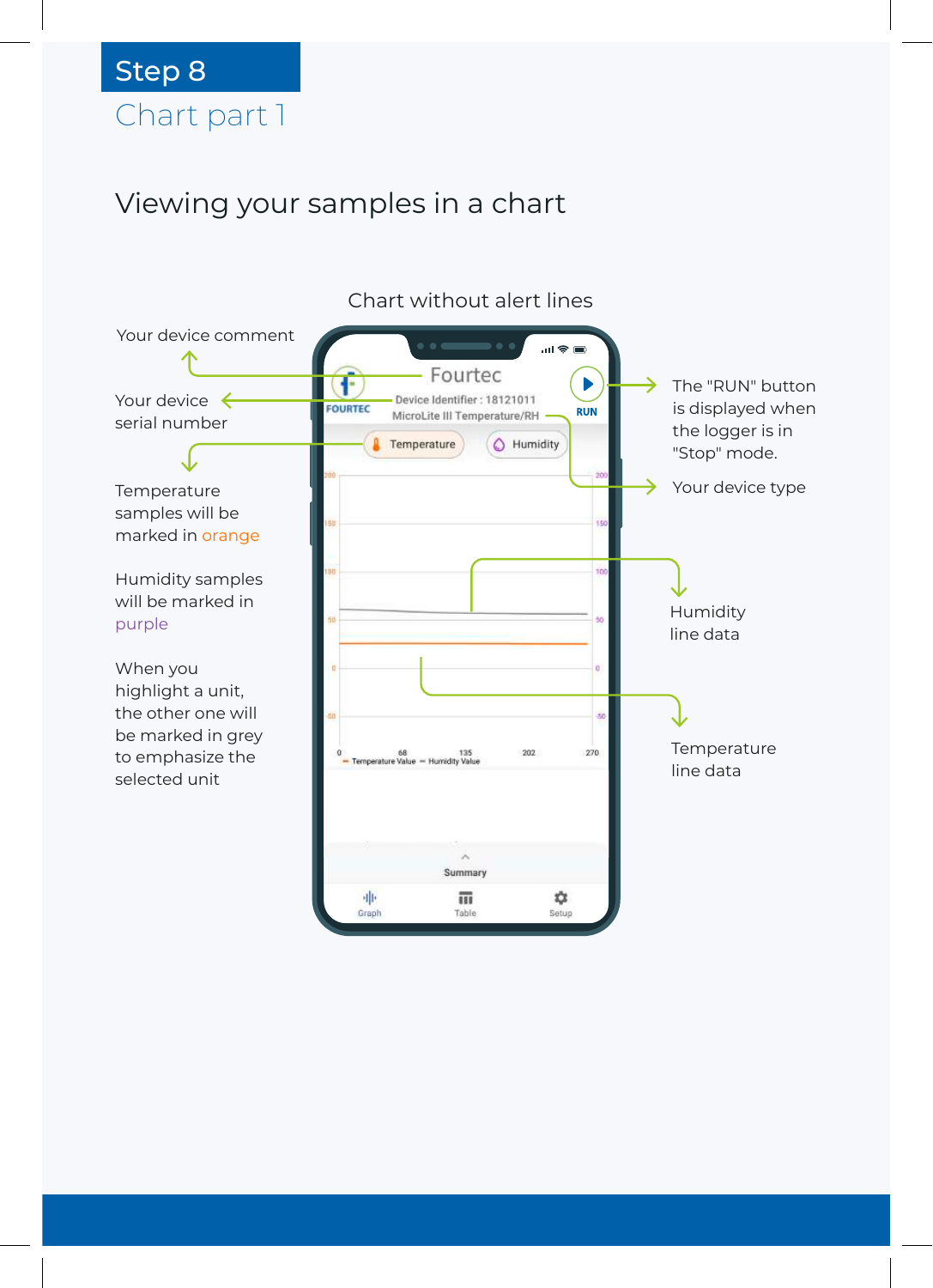#### Viewing your samples in a chart

#### Chart with alert lines

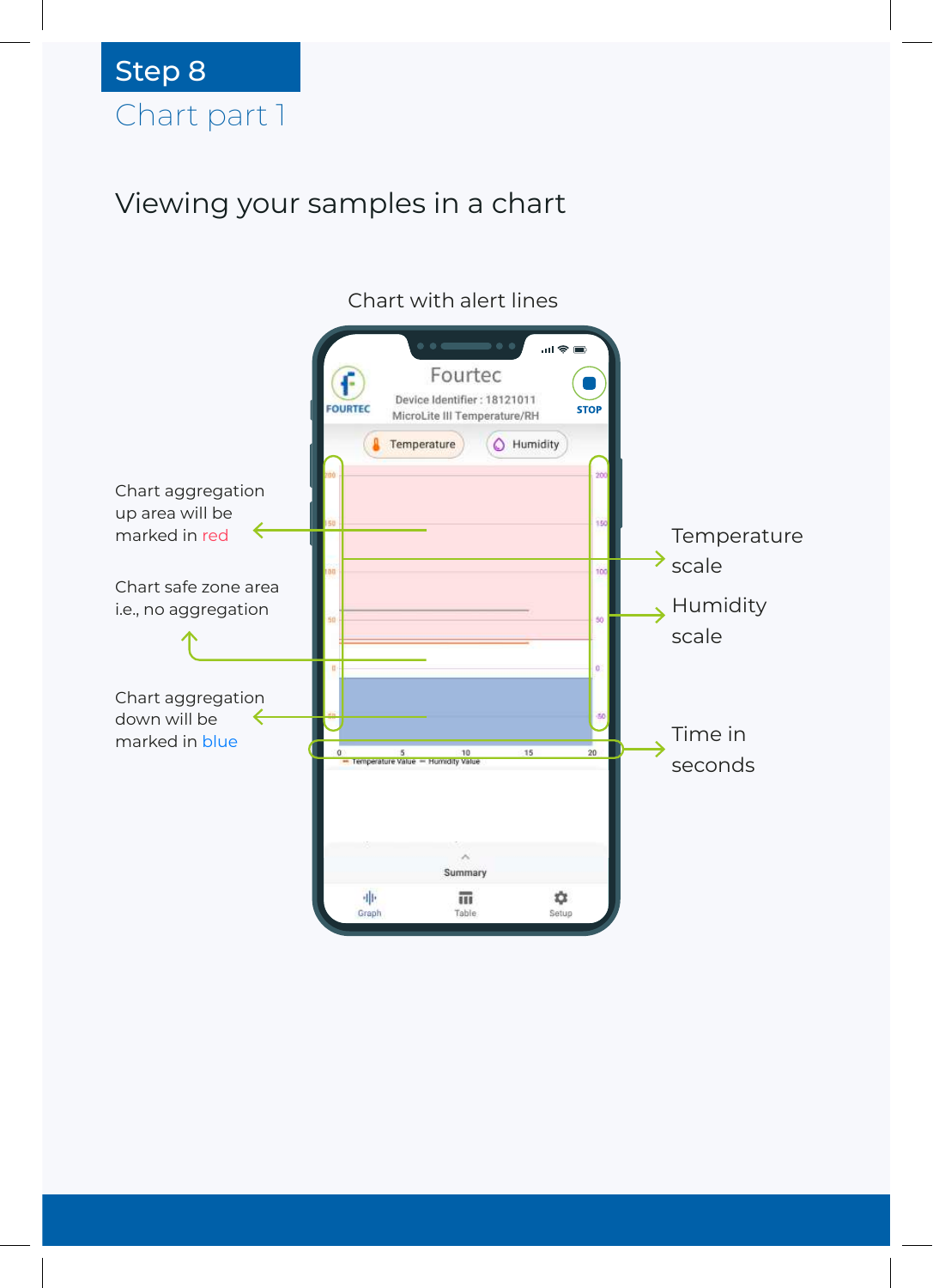# Viewing your samples in a table

| Sample         |          | Sample                        |                     | Valid   |               |
|----------------|----------|-------------------------------|---------------------|---------|---------------|
| time           |          | values                        |                     | samples |               |
|                |          |                               |                     |         |               |
|                |          |                               |                     |         |               |
|                |          |                               |                     |         |               |
|                |          | $\bullet$ $\bullet$ $\bullet$ | $\bullet$ $\bullet$ |         | al® ⊞         |
|                |          | Fourtec                       |                     |         |               |
| <b>FOURTEC</b> |          | Device Identifier: 18121011   |                     |         |               |
|                |          | MicroLite III Temperature/RH  |                     |         |               |
| Time           |          | Temperature                   |                     |         | Internal Hum. |
| 12:26:47       |          | 29.92                         |                     |         | 74.29         |
| 12:26:48       |          | 29.84                         |                     |         | 73.29         |
| 12:26:49       |          | 29.76                         |                     |         | 72.28         |
| 12:26:50       |          | 29.69                         |                     |         | 71.28         |
| 12:26:51       |          | 29.68                         |                     |         | 71.28         |
| 12:26:52       |          | 29.68                         |                     |         | 71.28         |
| 12:26:53       |          | 29.68                         |                     |         | 70.27         |
|                | 12:26:54 |                               | 29.66               |         | 71.28         |
| 12:26:55       |          | 29.62                         |                     |         | 70.27         |
|                | 12:26:56 |                               | 29.57               |         | 70.27         |
| 12:26:57       |          | 29.55                         |                     |         | 70.27         |
| 12:26:58       |          | 29.56                         |                     |         | 70.27         |
| 12:26:59       |          | 29.52                         |                     |         | 70.27         |
| 12:27:00       |          | 29.63                         |                     |         | 70.27         |
| 12:23:03       |          | 29.54                         |                     |         | 70.27         |
| 12:26:59       |          | 29.52                         |                     |         | 70.27         |
| 12:27:00       |          | 29.63                         |                     |         | 70.27         |
| 12.27:01       |          | 29.54                         |                     |         | 70.27         |
|                |          |                               |                     |         |               |
|                |          | Summary                       |                     |         |               |
| 业<br>Graph     |          | π<br>Table                    |                     |         | な<br>Setup    |
|                |          |                               |                     |         |               |

Table without aggregation Table with aggregation

| Sample         | Valid                        | Aggregating               |
|----------------|------------------------------|---------------------------|
| date           | sample                       | samples                   |
|                |                              |                           |
|                |                              | al † ⊟                    |
|                | Fourtec                      |                           |
| <b>FOURTEC</b> | Device Identifier: 18121011  |                           |
|                | MicroLite III Temperature/RH |                           |
| Time           |                              | Temperature liternal Hum. |
| June 14, 2021  |                              |                           |
| 12:25:57       | 30.12                        | 82.32                     |
| 12:25:58       | 29.76                        | 81.32                     |
| 12:26:10       | 33.56                        | 86.34                     |
| 12:26:11       | 33.49                        | 86.34                     |
| 12:26:12       | 33.32                        | 86.34                     |
| 12:26:13       | 33.71                        | 87.34                     |
| 12:26:14       | 33.73                        | 87.34                     |
| 12:26:15       | 33.36                        | 87.34                     |
| 12:26:16       | 33.19                        | 87.34                     |
| 12:26:17       | 33                           | 87.34                     |
| 12:26:18       | 32.88                        | 87.34                     |
| 12:26:19       | 32.66                        | 87.34                     |
| 12:26:20       | 32.38                        | 87.34                     |
| 12:26:18       | 32.88                        | 87.34                     |
| 12:26:19       | 32.66                        | 87.34                     |
| 12:26:20       | 32.38                        | 87.34                     |
|                | Summary                      |                           |
| 业<br>Graph     | π<br>Table                   | ¤<br>Setup                |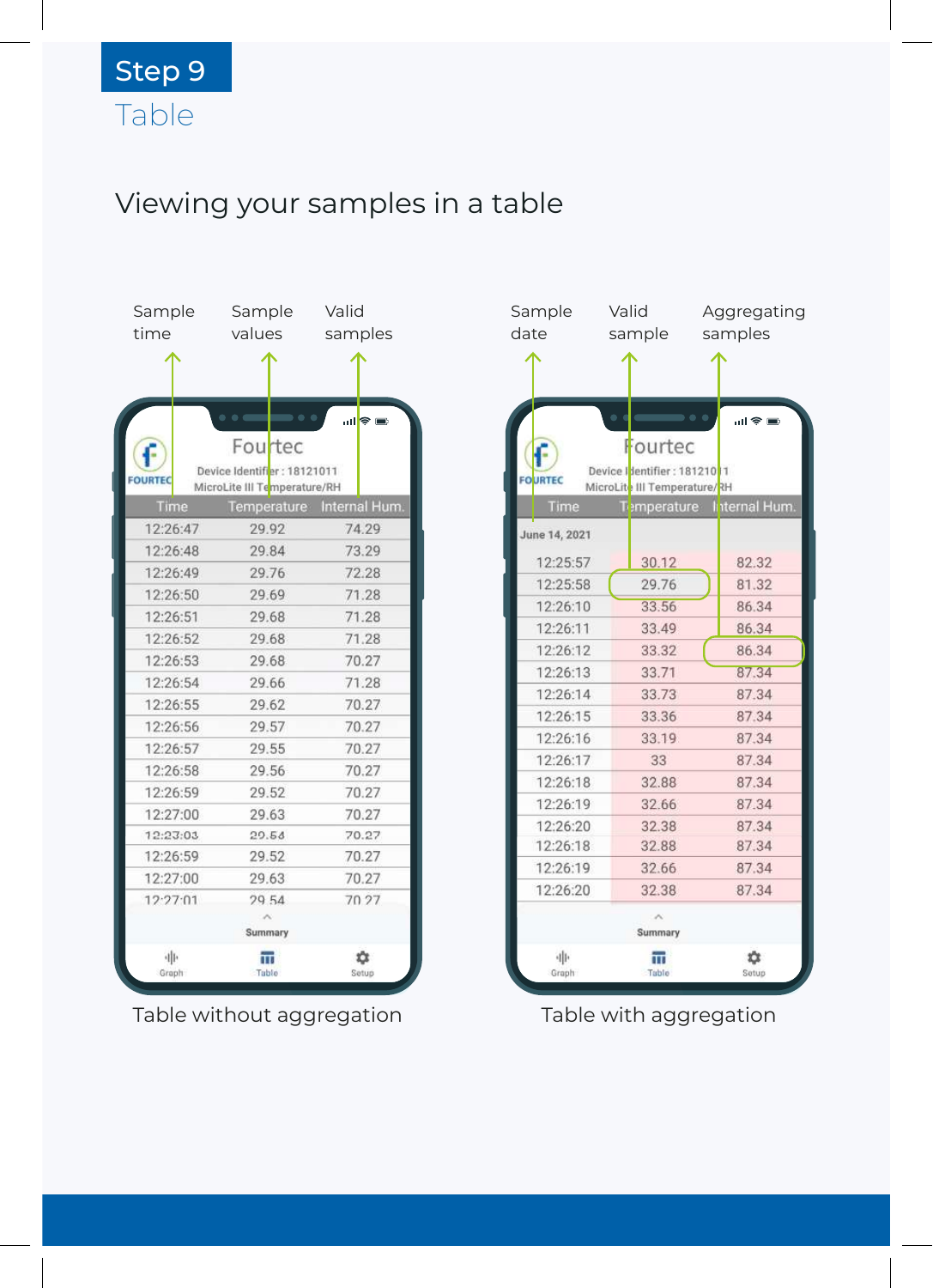# Summary part 1 Step 10

## Opening the summary section



|                |                                                             | Close summary section                                                                                                                                                                                                                                                                                                                                                                        |             |
|----------------|-------------------------------------------------------------|----------------------------------------------------------------------------------------------------------------------------------------------------------------------------------------------------------------------------------------------------------------------------------------------------------------------------------------------------------------------------------------------|-------------|
|                |                                                             |                                                                                                                                                                                                                                                                                                                                                                                              |             |
|                |                                                             |                                                                                                                                                                                                                                                                                                                                                                                              |             |
|                |                                                             | $\mathfrak{m} \otimes \mathfrak{m}$                                                                                                                                                                                                                                                                                                                                                          |             |
|                | Fourtec                                                     |                                                                                                                                                                                                                                                                                                                                                                                              |             |
| <b>FOURTEC</b> | Device Identifier: 18121011<br>MicroLite III Temperature/RH |                                                                                                                                                                                                                                                                                                                                                                                              | <b>STOP</b> |
| л              | Temperature                                                 | $\circ$<br>Humidity                                                                                                                                                                                                                                                                                                                                                                          |             |
| 200            |                                                             |                                                                                                                                                                                                                                                                                                                                                                                              | 200         |
|                |                                                             |                                                                                                                                                                                                                                                                                                                                                                                              |             |
| 150            |                                                             |                                                                                                                                                                                                                                                                                                                                                                                              | 150         |
|                |                                                             |                                                                                                                                                                                                                                                                                                                                                                                              |             |
| 100            |                                                             |                                                                                                                                                                                                                                                                                                                                                                                              | 100         |
|                |                                                             |                                                                                                                                                                                                                                                                                                                                                                                              |             |
| 50             |                                                             |                                                                                                                                                                                                                                                                                                                                                                                              | 50          |
|                |                                                             |                                                                                                                                                                                                                                                                                                                                                                                              |             |
|                | Close                                                       |                                                                                                                                                                                                                                                                                                                                                                                              |             |
|                | Temperature Aggregation                                     |                                                                                                                                                                                                                                                                                                                                                                                              |             |
|                | High -                                                      | $\frac{1}{2} \left( \frac{1}{2} \right) \left( \frac{1}{2} \right)$                                                                                                                                                                                                                                                                                                                          |             |
|                | $low$ –                                                     | et enjer                                                                                                                                                                                                                                                                                                                                                                                     |             |
|                | Humidity                                                    | Aggregation                                                                                                                                                                                                                                                                                                                                                                                  |             |
|                | $High -$                                                    | $\frac{1}{2} \frac{1}{2} \frac{1}{2} \frac{1}{2} \frac{1}{2} \frac{1}{2} \frac{1}{2} \frac{1}{2} \frac{1}{2} \frac{1}{2} \frac{1}{2} \frac{1}{2} \frac{1}{2} \frac{1}{2} \frac{1}{2} \frac{1}{2} \frac{1}{2} \frac{1}{2} \frac{1}{2} \frac{1}{2} \frac{1}{2} \frac{1}{2} \frac{1}{2} \frac{1}{2} \frac{1}{2} \frac{1}{2} \frac{1}{2} \frac{1}{2} \frac{1}{2} \frac{1}{2} \frac{1}{2} \frac{$ |             |
|                | $Low -$                                                     | etern                                                                                                                                                                                                                                                                                                                                                                                        |             |
| 业              |                                                             | xx.                                                                                                                                                                                                                                                                                                                                                                                          |             |
| Chart          | m<br>Table                                                  | Setup                                                                                                                                                                                                                                                                                                                                                                                        |             |

Summary section collapsed Summary section opened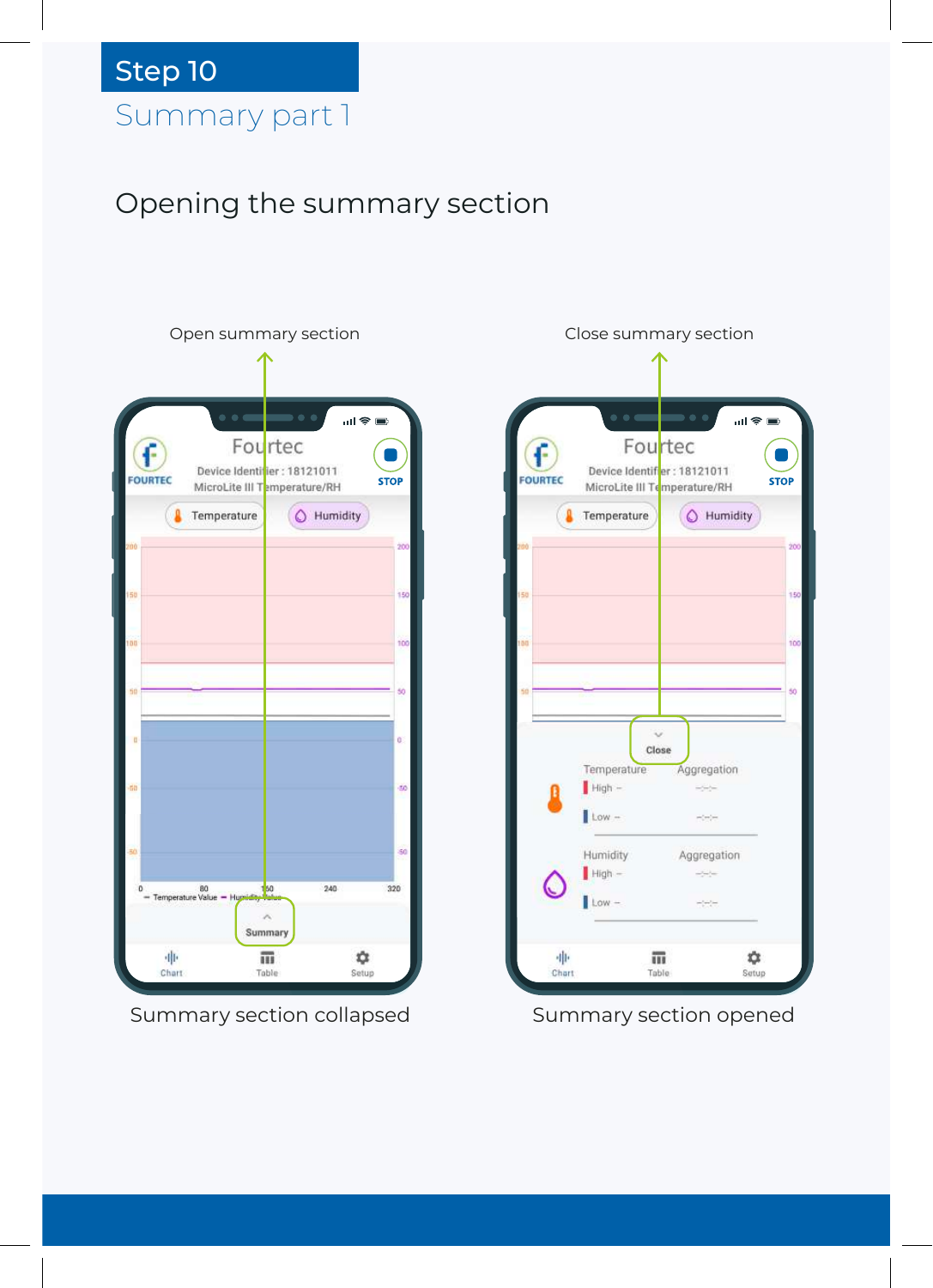Understanding the summary sub-sections



Summary section opened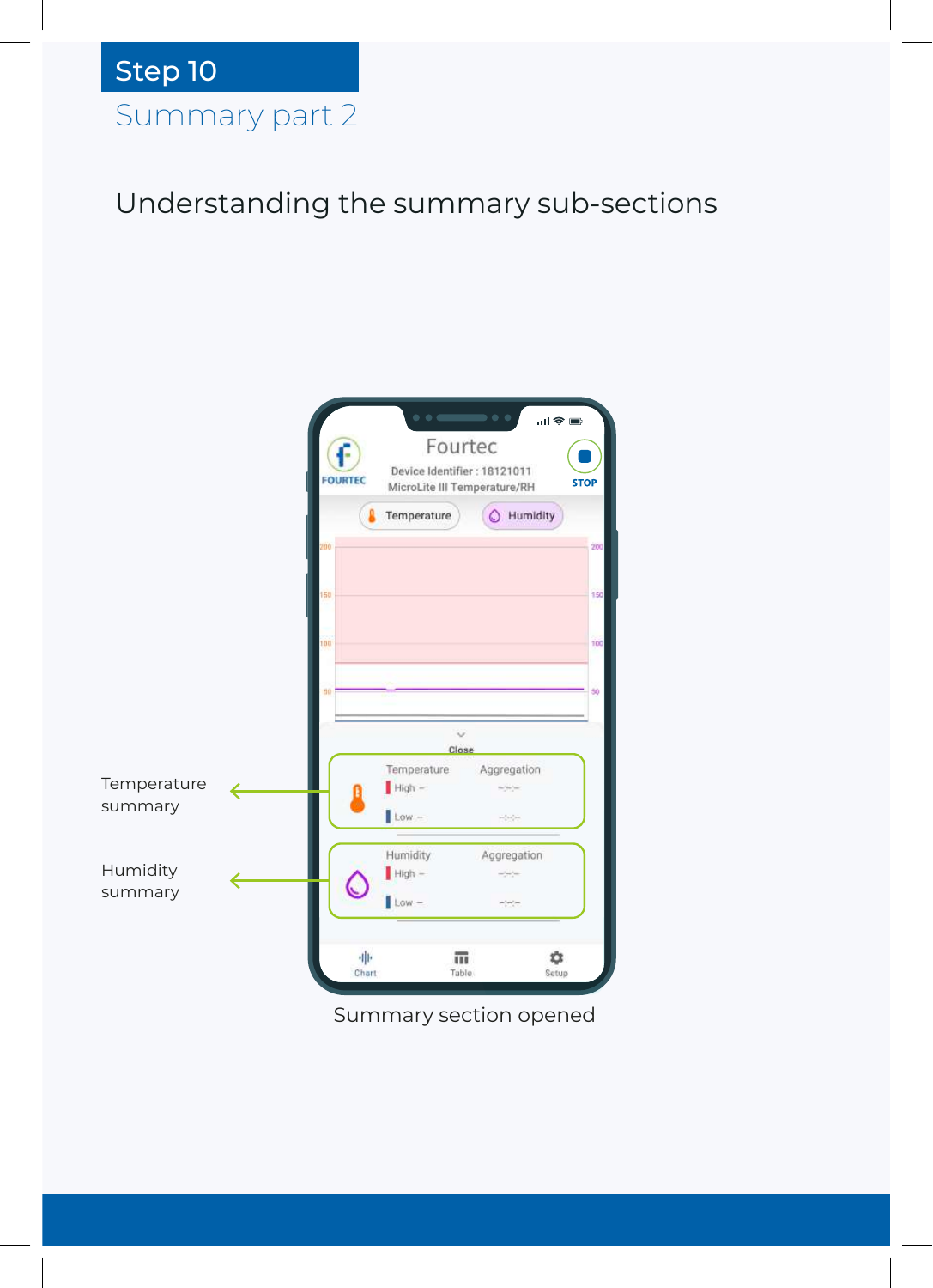#### Summary part 3

#### Viewing a summary of your samples



Summary without aggregations Summary with aggregations

而

Table

Close

Total time spent above the alert range

 $\overline{18}$ 

 $\bigcirc$  Humidity

Aggregation

Aggregation

00:00:28

٠

Setup

 $00:00:37$ 

٦

**STOP** 

ăò

20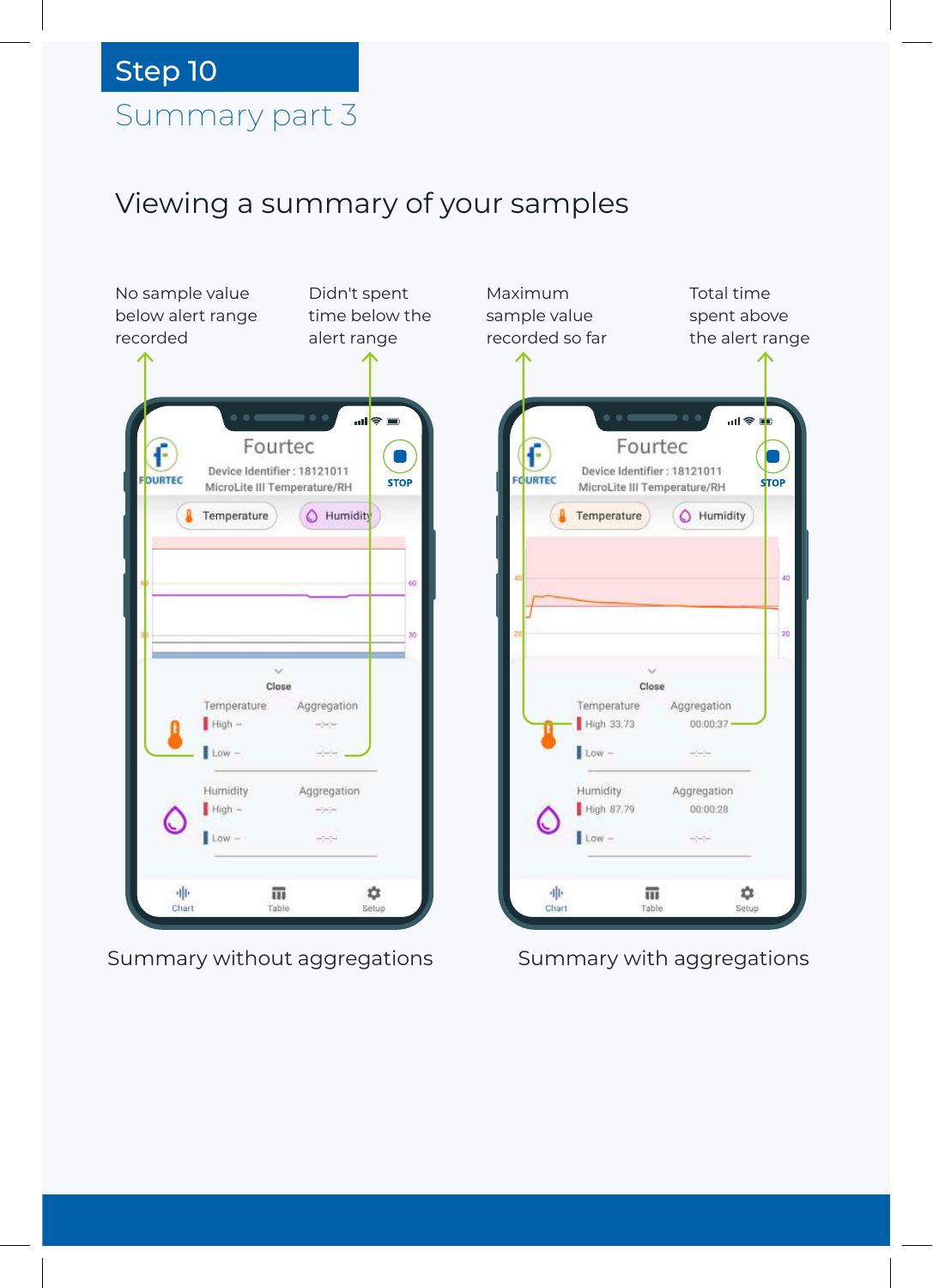# Setup part 1 Step 11

Setting up your device identifiers and recording options by marking the checkboxes

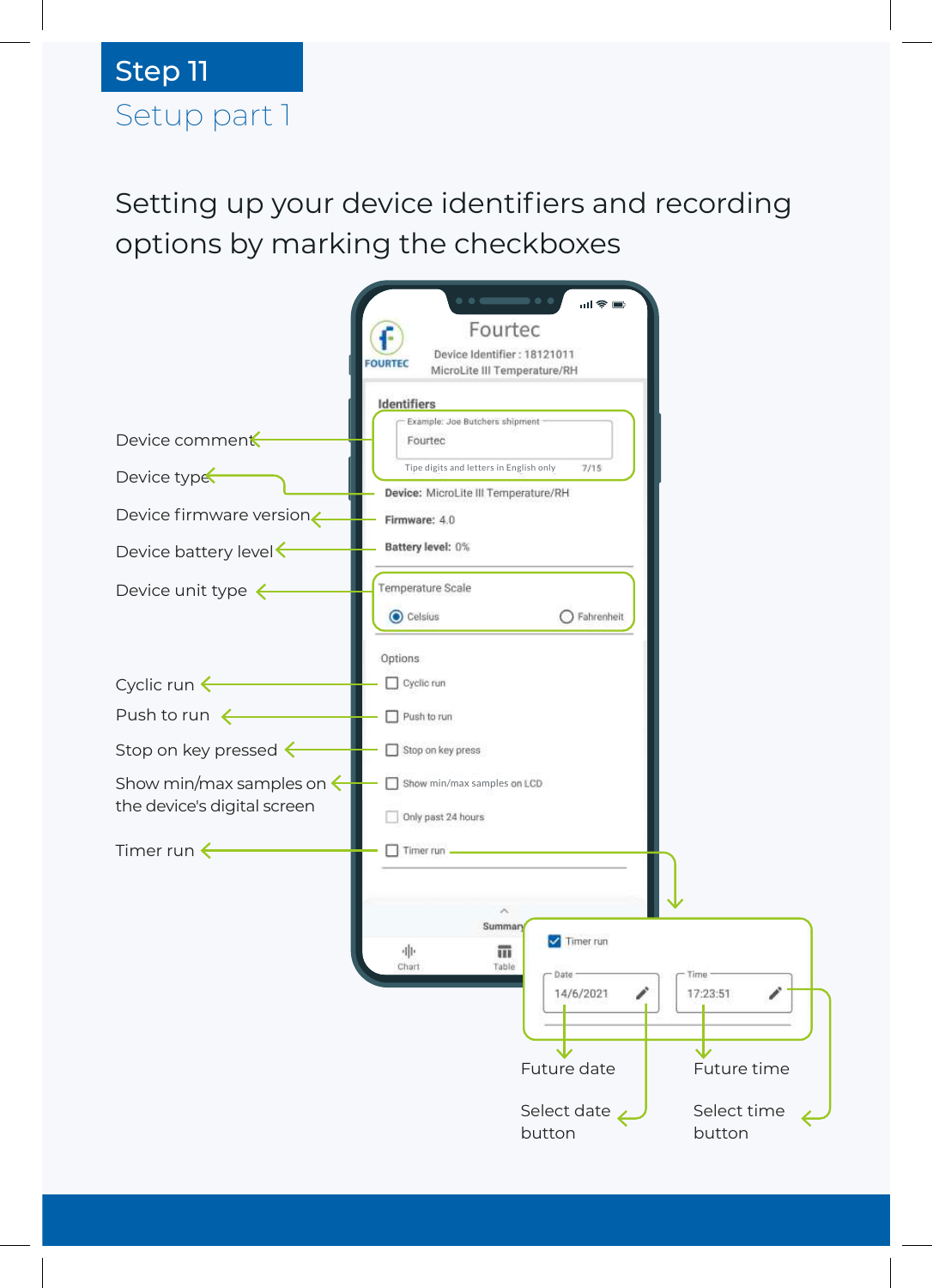

Setting up your device sampling interval and averaging points

| <b>FOURTEC</b>                                                | $\bullet$ $\bullet$ $\bullet$<br>.<br>Fourtec<br>Device Identifier: 18121011<br>MicroLite III Temperature/RH | .⊪ © III. |                                                                                                                            |
|---------------------------------------------------------------|--------------------------------------------------------------------------------------------------------------|-----------|----------------------------------------------------------------------------------------------------------------------------|
| Timer run<br>Sampling Rate                                    |                                                                                                              |           |                                                                                                                            |
| Interval<br>[HH:MM:SS]<br>00:00:01<br><b>Averaging Points</b> |                                                                                                              |           | $\rightarrow$ Select sampling<br>interval button                                                                           |
| <b>Recording time</b>                                         | 11.02:40:00 [ (Days) HH:MM:SS ]                                                                              |           | $\rightarrow$ Select sampling<br>averaging points<br>$\rightarrow$ Time that the logger can<br>record in total, calculated |
| 业                                                             | Summary                                                                                                      |           | by your sampling setup<br>(interval, averaging points)                                                                     |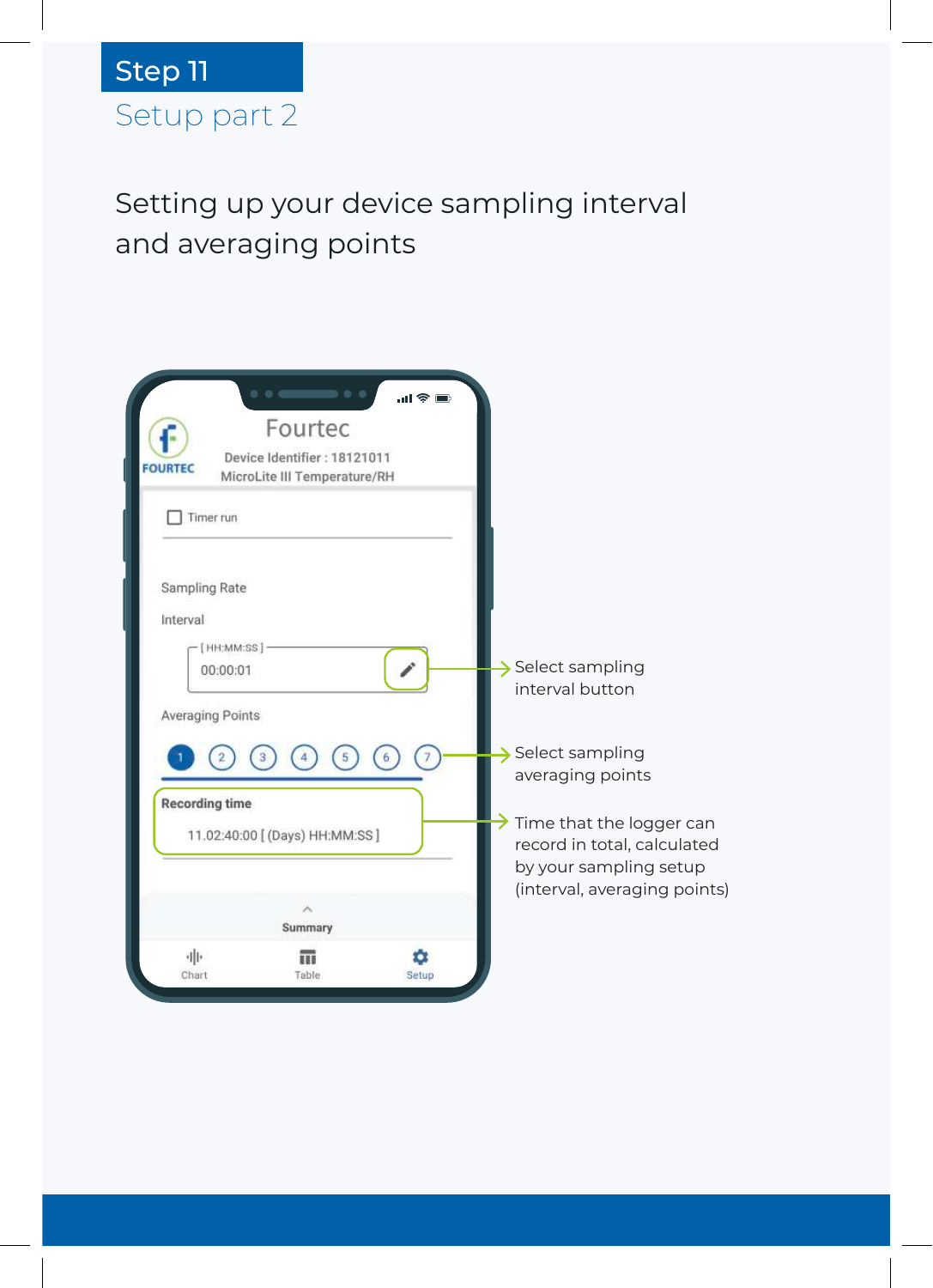# Setup part 3 Step 11

# Setting up your device's activated sensors

| $\bullet$ $\bullet$ $\bullet$<br>.<br>$m \approx m$<br>Fourtec<br>Device Identifier: 18121011<br><b>FOURTEC</b><br>MicroLite III Temperature/RH |                                    |
|-------------------------------------------------------------------------------------------------------------------------------------------------|------------------------------------|
| Sensor Configuration                                                                                                                            |                                    |
| Internal Digital Temperature                                                                                                                    | →<br>Activate internal temperature |
| Л<br>Internal digital temperature<br>Alarm (                                                                                                    |                                    |
| Internal RH%                                                                                                                                    | Activate internal humidity<br>→    |
| Internal RH [%]<br>Alarm                                                                                                                        |                                    |
| Dew Point                                                                                                                                       | Activate dew point                 |
| Dew Point<br>Alarm (                                                                                                                            |                                    |
| Alert Contact information                                                                                                                       |                                    |
| ⋋<br>Summary                                                                                                                                    |                                    |
| 业<br>Chart<br>Table<br>Setup                                                                                                                    |                                    |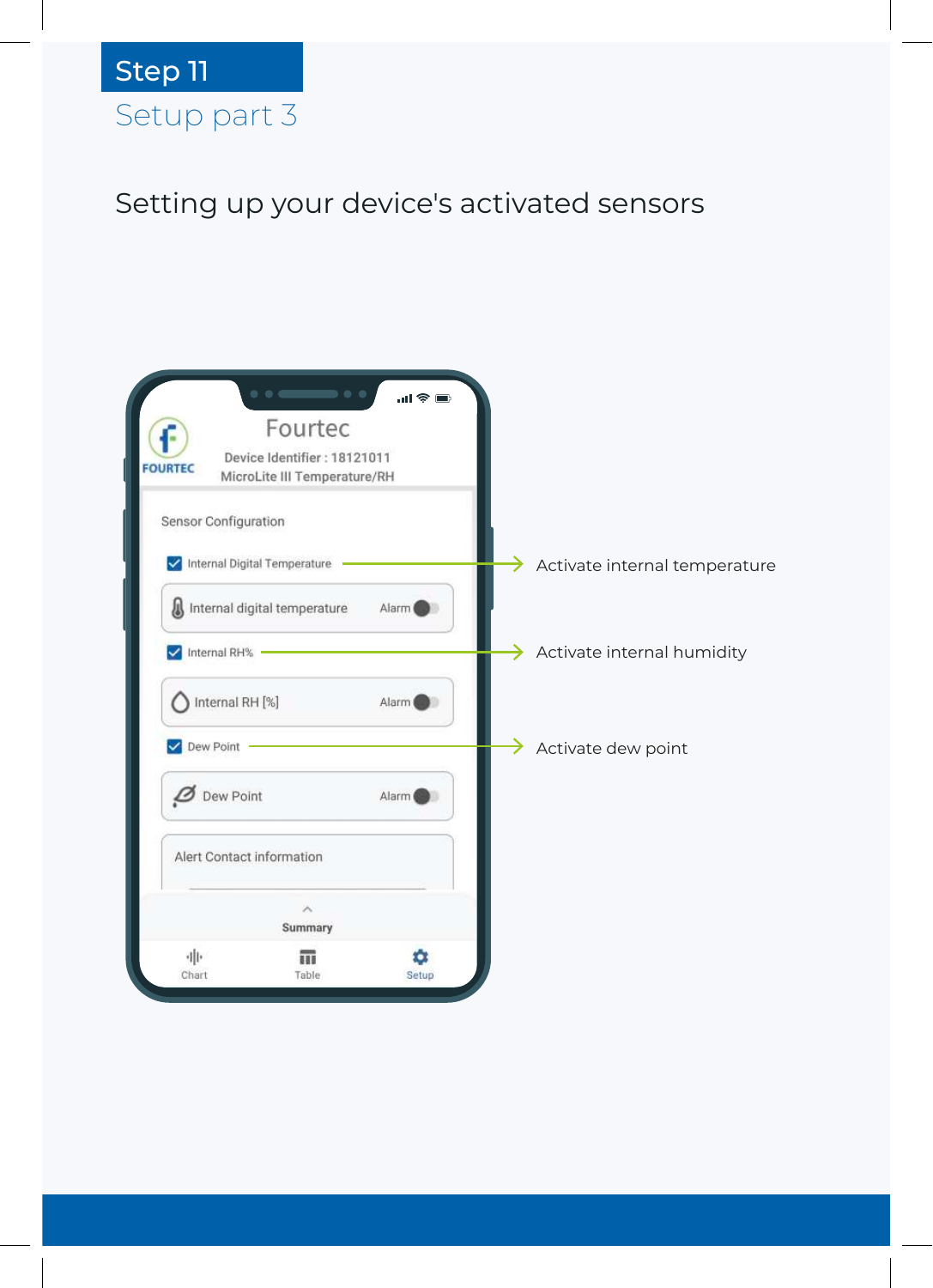

#### Setting up your device's sensors alarms

First, make sure to activate the sensor you want to set the alarm to. Second, turned on the sensor alarm switch for that sensor.

For example : This alarm setup will show alarms on internal digital temperature only.

| $\bullet$ $\bullet$ $\bullet$<br>.<br>Fourtec<br>Е                            | $m \approx m$ |                                          |
|-------------------------------------------------------------------------------|---------------|------------------------------------------|
| Device Identifier: 18121011<br><b>FOURTEC</b><br>MicroLite III Temperature/RH |               |                                          |
| Internal Digital Temperature                                                  |               | Required: Sensor activated               |
| Internal digital temperature<br>LO                                            | Alarm<br>HI   | $\rightarrow$ Activate internal humidity |
| $-10$                                                                         | 30            | Maximum range bound                      |
| Internal RH%                                                                  |               | →<br>Minimum range bound                 |
| Internal RH [%]                                                               | Alarm (       | →<br>Optional: Sensor alarms off         |
| Dew Point                                                                     |               |                                          |
| Dew Point                                                                     | Alarm         |                                          |
| ⋋<br>Summary                                                                  |               |                                          |
| 业<br>m<br>Chart<br>Table                                                      | ά<br>Setup    |                                          |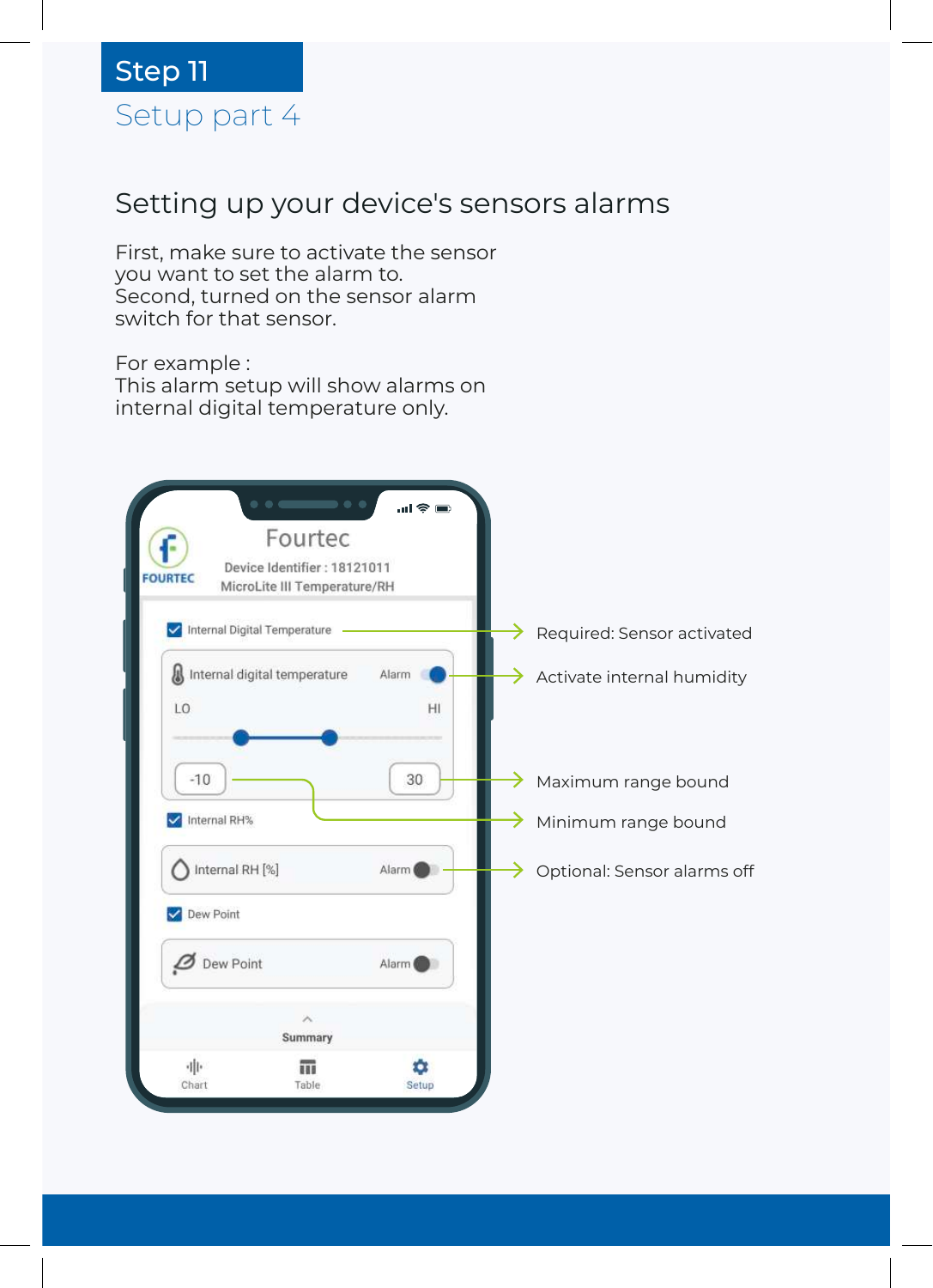

The Boomerang report is an "Exceptions Report" that is sent automatically after the logger connected to the Android device and downloaded its aggregated data.

FourtecLite checks the data for "out of range" values (as defined in the "Sensors Configuration"), and adds the "exception samples" as lines in the report.

After that, if the logger is still connected, then it checks every new "online samples" and adds them (if out-of-range) to the report. It then sends a new report every "notification interval".

Note that this step is optional and can be left blank.

| $\bullet$ $\bullet$ $\bullet$<br>.<br>$m \approx 1$<br>Fourtec<br>Device Identifier: 18121011<br><b>FOURTEC</b><br>MicroLite III Temperature/RH<br>$k \rightarrow k$<br><b>CONTRACTOR</b><br>Dew Point |                                                                                                                                     |
|--------------------------------------------------------------------------------------------------------------------------------------------------------------------------------------------------------|-------------------------------------------------------------------------------------------------------------------------------------|
| <b>Dew Point</b><br>Alarm (<br>Alert Contact information<br>Receiver email<br>yourMail@mail.com                                                                                                        | The email address that will                                                                                                         |
| 17/45<br>Notifications Interval [ HH:MM:SS ] -<br>00:05:00<br>Include Boomerang Report-                                                                                                                | receive the notifications<br>The interval between each<br>email notification is sent<br>→<br>Should include the<br>Boomerang Report |
| 入<br>Summary<br>业<br>α<br>Chart<br>Table<br>Setup                                                                                                                                                      |                                                                                                                                     |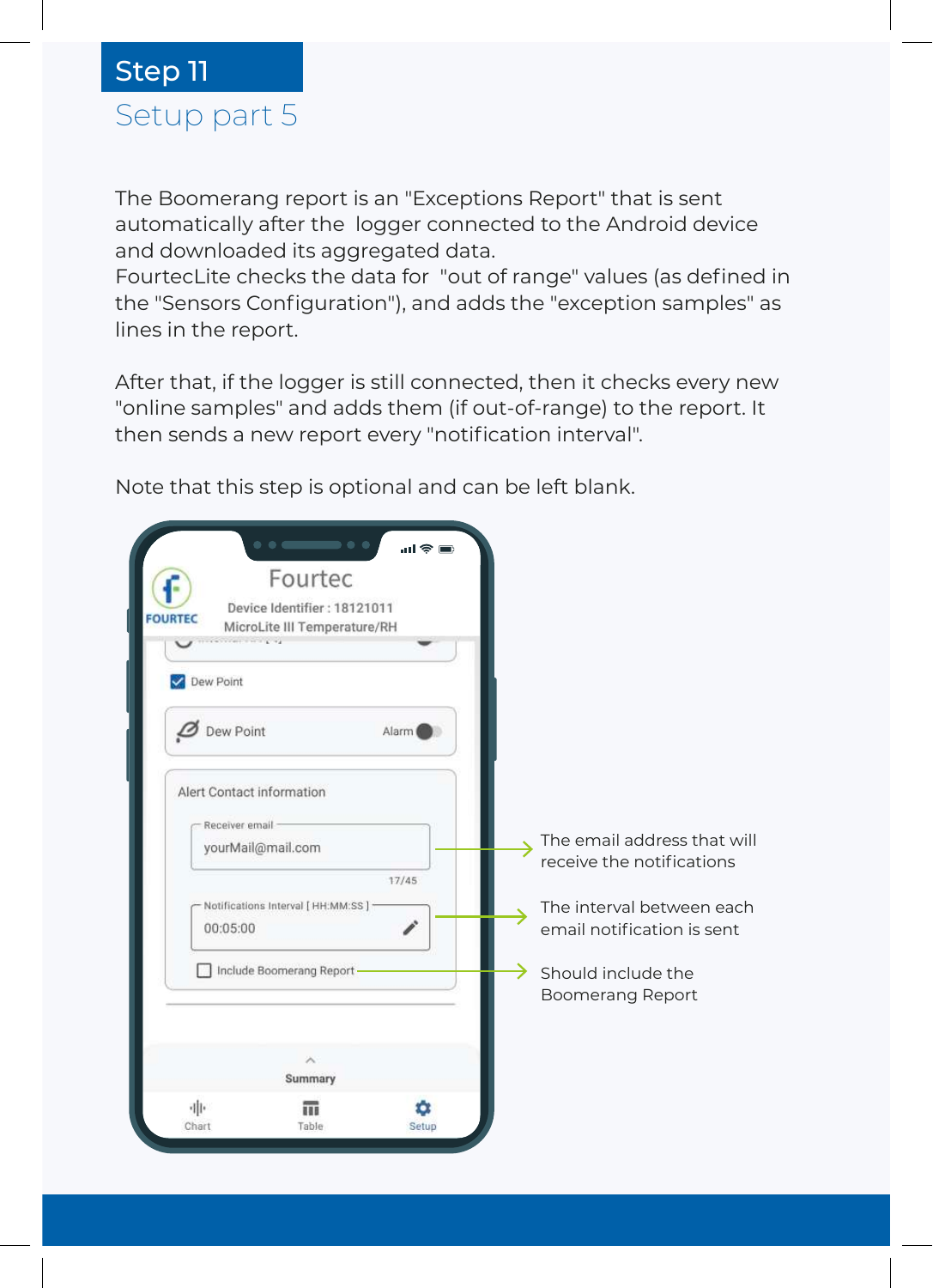# Setup part 7 (Calibration) Step 11

## Calibrate your device and calibration authentication



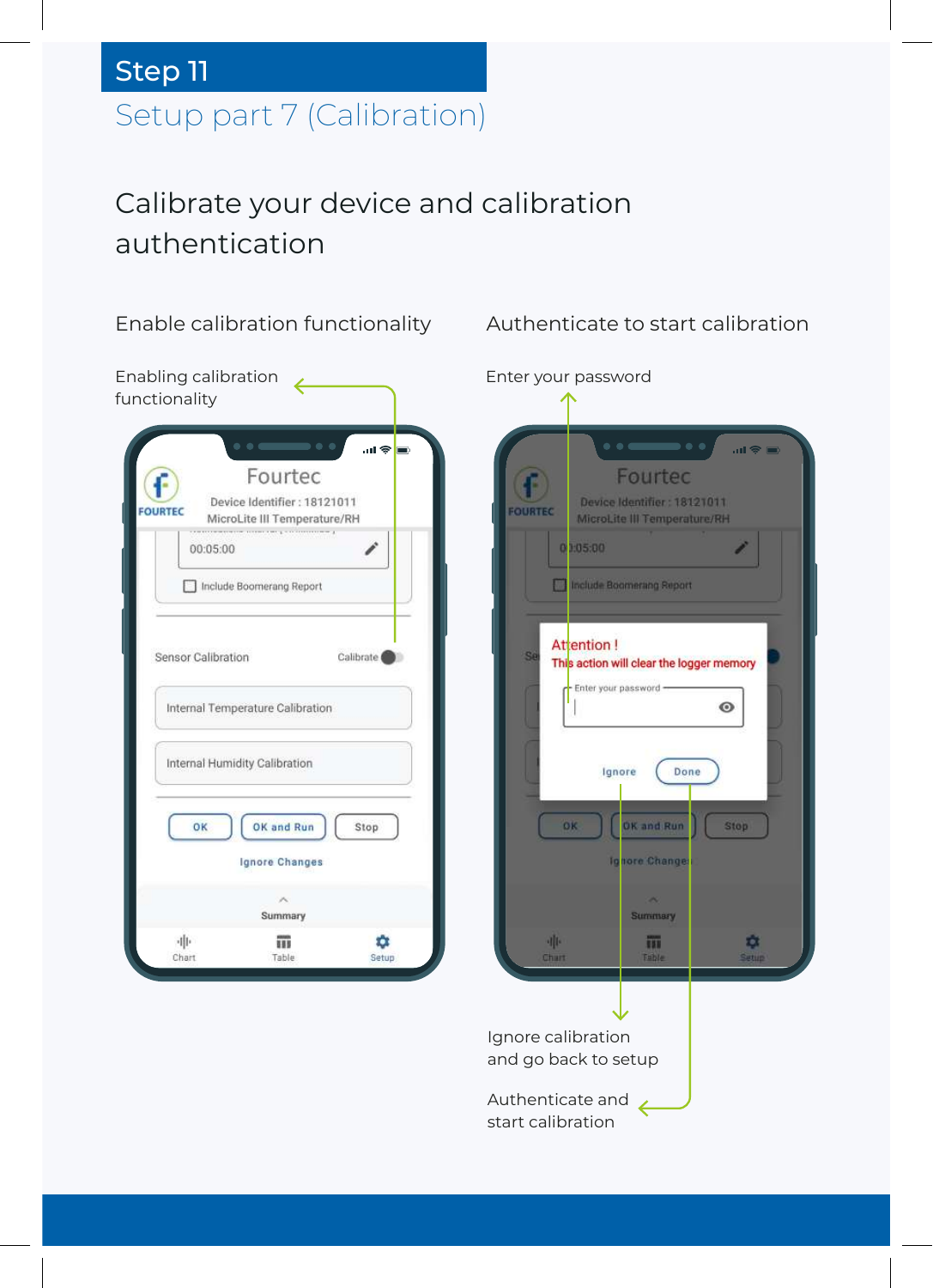# Setup part 8 (Calibration) Step 11

#### Send calibration to your device

Please note that calibration is sent to the device only if the "Send" button is clicked

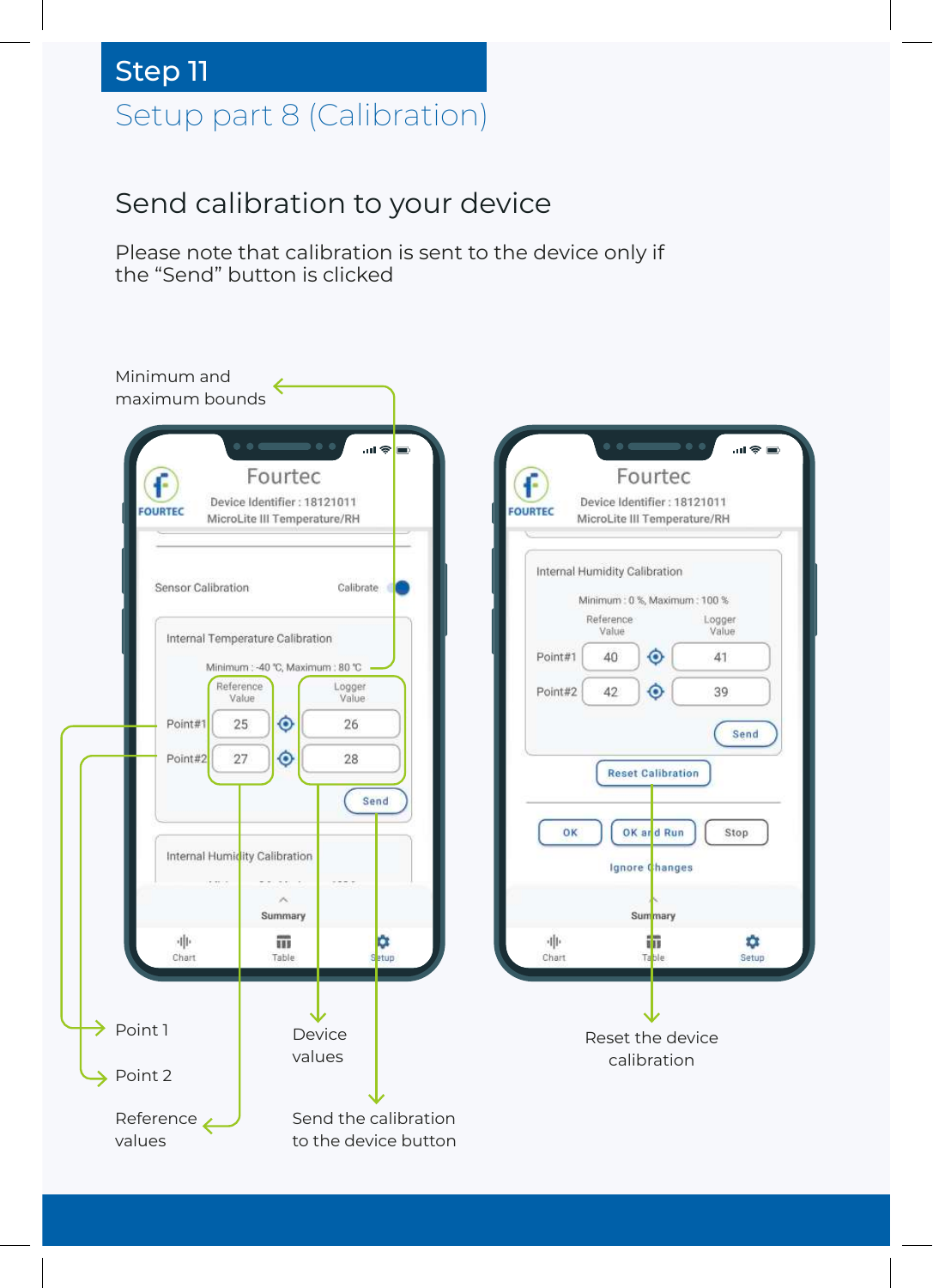#### Send the calibration to your device

This step is **required** to setup your device.